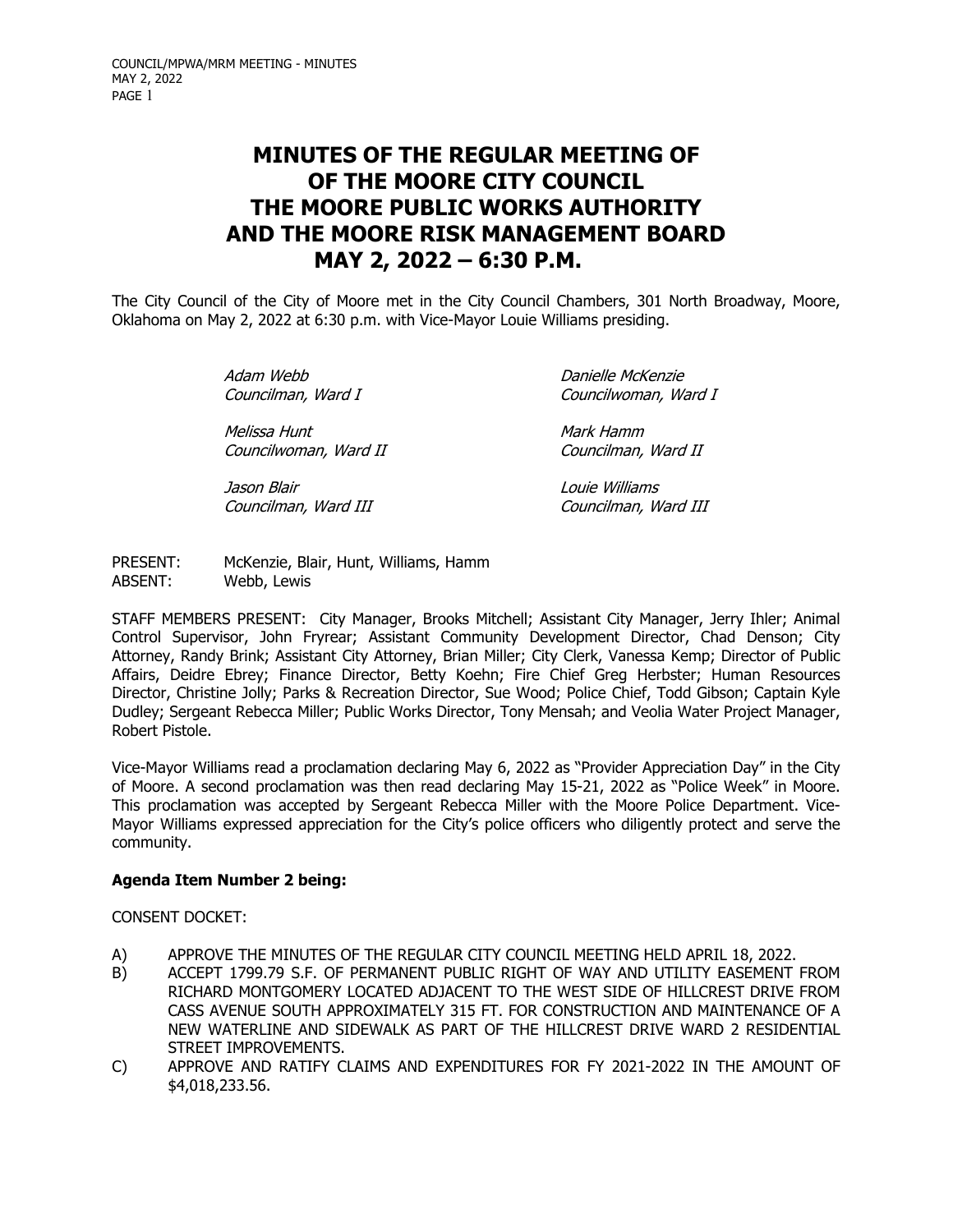#### **Councilman Hamm moved to approve the Consent Docket in its entirety, second by Councilwoman Hunt. Motion carried unanimously.**

Ayes: McKenzie, Blair, Hunt, Hamm, Williams

Nays: None<br>Absent: Webb Webb, Lewis

## **Agenda Item Number 3 being:**

CONSIDER APPROVAL OF A LIBRARY SERVICES, FACILITIES AND MAINTENANCE AGREEMENT WITH THE PIONEER LIBRARY SYSTEM FOR FISCAL YEAR 2022-2023.

Brooks Mitchell, City Manager, advised that the proposed agreement was a renewal for FY 22-23 and recommended approval of the item.

**Councilman Blair moved to approve a Library Services, Facilities and Maintenance Agreement with the Pioneer Library System for Fiscal Year 2022- 2023, second by Councilwoman McKenzie. Motion carried unanimously.**

Ayes: McKenzie, Blair, Hunt, Hamm, Williams<br>Navs: None Nays:<br>Absent: Webb, Lewis

#### **Agenda Item Number 4 being:**

CONSIDER RENEWAL OF A CONTRACT WITH PIVOT IN THE AMOUNT OF \$16,000 FOR OPERATION OF A COMMUNITY INTERVENTION CENTER TO RECEIVE AND HOLD JUVENILES WHO HAVE BEEN TAKEN INTO CUSTODY BY LAW ENFORCEMENT AGENCIES.

Chief Todd Gibson requested approval of a contract renewal with Pivot for operation of a Community Intervention Center to hold juveniles taken into custody by the police department. Chief Gibson indicated that PIVOT originally asked for a \$4,000 increase in the contract amount; however, Major Belling was able to negotiate that down to \$1,000. Chief Gibson recommended approval of the contract.

**Councilman Blair moved to approve a contract with PIVOT in the amount of \$16,000 for operation of a Community Intervention Center to receive and hold juveniles who have been taken into custody by law enforcement agencies, second by Councilwoman Hunt. Motion carried unanimously.**

Ayes: McKenzie, Blair, Hunt, Hamm, Williams<br>Navs: None Nays:<br>Absent: Webb, Lewis

#### **Agenda Item Number 5 being:**

CONSIDER AWARDING BID NO. 2022-009 "RECONSTRUCTION OF THE WARD 3 RESIDENTIAL STREET IMPROVEMENT PROJECTS" TO NASH CONSTRUCTION COMPANY IN THE AMOUNT OF \$1,551,384.97; AND AUTHORIZE THE MAYOR TO EXECUTE THE CONTRACT.

Jerry Ihler, Assistant City Manager, advised that the November 2021 General Obligation Bond election included residential street improvement projects for each ward. Mr. Ihler stated that bids were solicited for the following Ward 3 residential street improvement projects: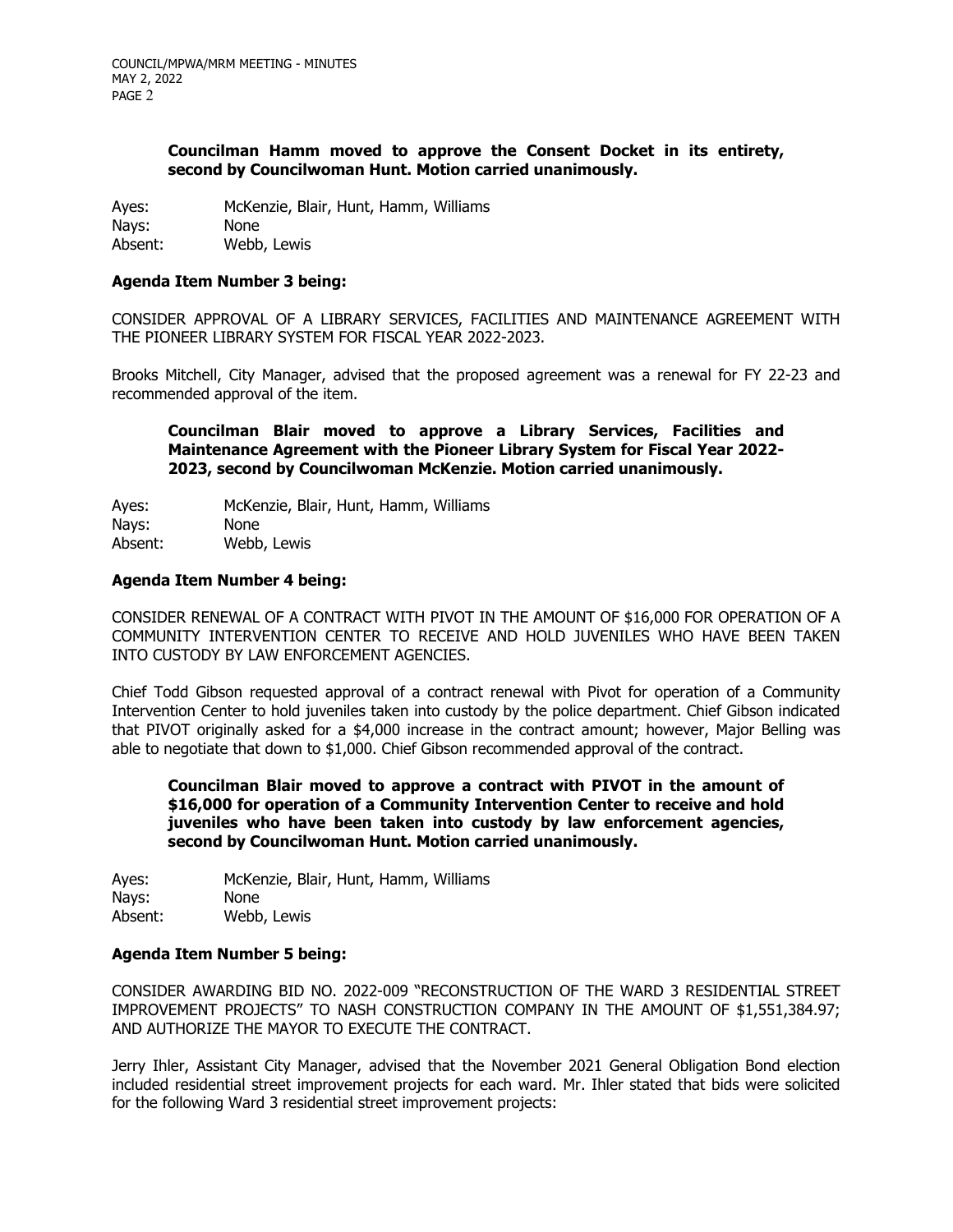- W. Main Street from Markwell to Norman
- S. Classen Avenue from 4<sup>th</sup> Street north to between 2<sup>nd</sup> and 3<sup>rd</sup> Street
- SW 27<sup>th</sup> Street from East I-35 Service Road to end of cul-de-sac.

He advised that five bids were received of which one was considered nonresponsive. Three were under the engineer's estimate and one was over the engineer's estimate. Staff recommended awarding Bid No. 2022-009 to Nash Construction Company in the amount of \$1,551,384.97 as the low bid. He noted that this bid was 19% lower than the engineer's estimate.

**Councilman Hamm moved to approve awarding Bid No. 2022-009 "Reconstruction of the Ward 3 Residential Street Improvement Projects" to Nash Construction Company in the amount of \$1,551,384.97; and authorize the Mayor to execute the contract, second by Councilwoman McKenzie. Motion carried unanimously.**

Ayes: McKenzie, Blair, Hunt, Hamm, Williams Nays: None Absent: Webb, Lewis

## **Agenda Item Number 6 being:**

CONSIDER ENTERING INTO A MAINTENANCE, FINANCING, AND RIGHT-OF-WAY AGREEMENT WITH THE STATE OF OKLAHOMA DEPARTMENT OF TRANSPORTATION FINANCING A NOT-TO-EXCEED, ACOG STBG-UZA TOTAL ESTIMATED COST OF \$793,818 FOR THE SIGNAL DETECTION AND OPTICOM SYSTEM 19TH STREET CORRIDOR IN MOORE, PROJECT NUMBER: J3-5803(004)AG AND STATE JOB NUMBER: 35803(04); AND AUTHORIZE THE MAYOR TO EXECUTE THE AGREEMENT.

Jerry Ihler, Assistant City Manager, stated that ACOG awarded the City funding through ODOT for the upgrade of the signalization at  $19<sup>th</sup>$  Street from Santa Fe east to the Broadway/Tower Road intersection from a camera to radar detection. Mr. Ihler stated that the project would receive 100% funding up to a not-to-exceed amount of \$793,818. He noted that the City would be responsible for anything over that amount.

**Councilman Blair moved to approve a Maintenance, Financing, and Right-of-Way Agreement with the State of Oklahoma Department of Transportation financing a not-to-exceed, ACOG STBG-UZA total estimated cost of \$793,818 for the Signal Detection and Opticom System 19th Street Corridor in Moore, Project Number: J3-5803(004)AG and State Job Number: 35803(04); and authorize the Mayor to execute the Agreement, second by Councilwoman Hunt. Motion carried unanimously.**

Ayes: McKenzie, Blair, Hunt, Hamm, Williams Nays: None<br>Absent: Webb Webb, Lewis

#### **Agenda Item Number 7 being:**

CONSIDER APPROVING A PROFESSIONAL ENGINEERING SERVICES AGREEMENT WITH MESHEK & ASSOCIATES, LLC IN THE AMOUNT OF \$41,919.60 FOR DESIGN OF THE NORTH FORK LITTLE RIVER EROSION CONTROL PROJECT LOCATED AT BRYANT AVENUE AND SE 4TH STREET.

Jerry Ihler, Assistant City Manager, stated that the item was for engineering services with Meshek & Associates in the amount of \$41,919 for design of the North Fork Little River Erosion Control Project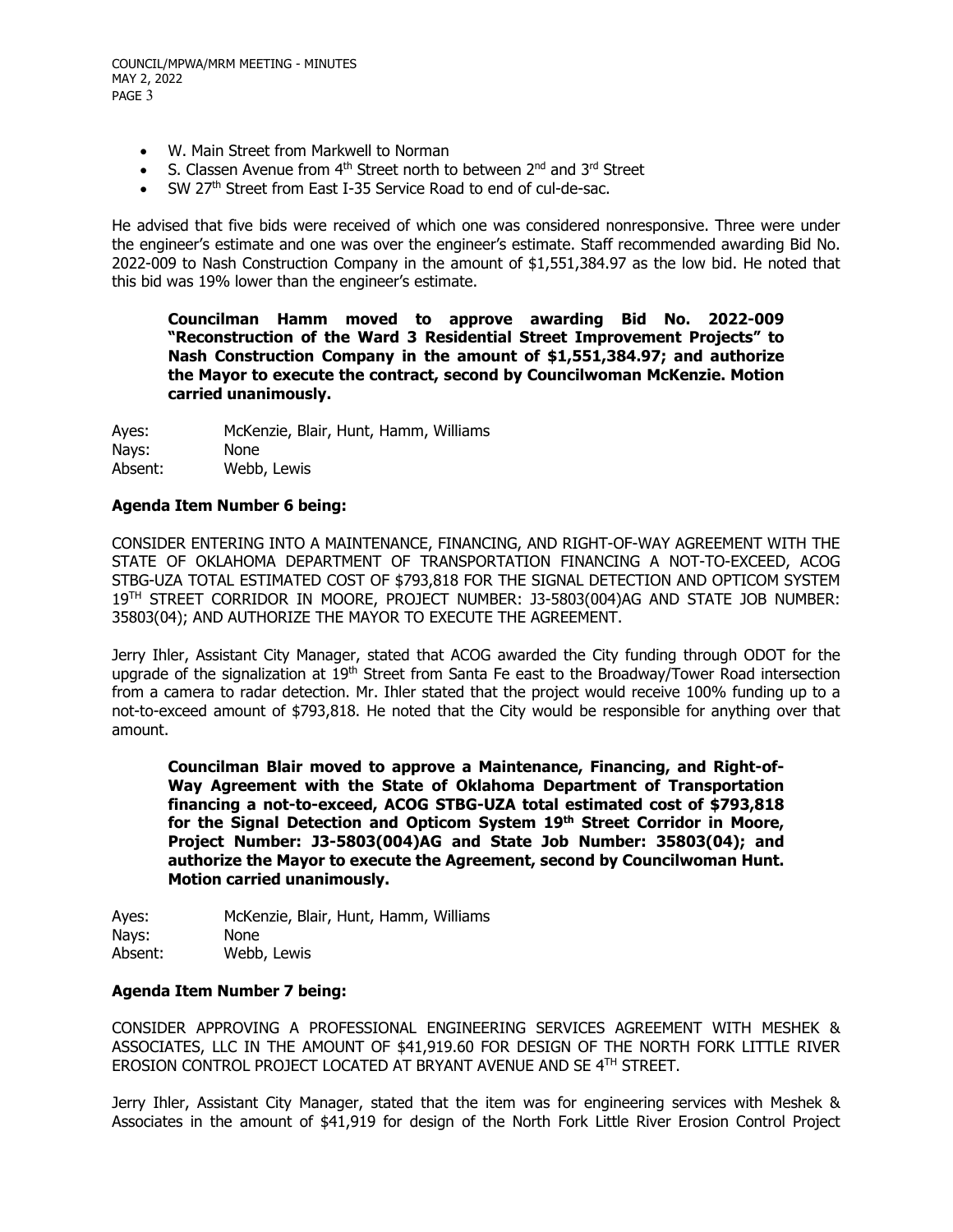located north of  $SE$   $4<sup>th</sup>$  and east side of Bryant Avenue. The agreement also included obtaining the required 404 permit from the Corp of Engineers.

**Councilwoman McKenzie moved to approve a Professional Engineering Services Agreement with Meshek & Associates, LLC in the amount of \$41,919.60 for design of the North Fork Little River Erosion Control Project located at Bryant Avenue and SE 4th Street, second by Councilman Blair. Motion carried unanimously.**

Ayes: McKenzie, Blair, Hunt, Hamm, Williams<br>Navs: None Nays: Absent: Webb, Lewis

## **Agenda Item Number 8 being:**

DISCUSS AND CONSIDER ORDINANCE NO. 1006(02) AMENDING PART 4, CHAPTER 4, ARTICLE A OF THE MOORE CITY CODE BY AMENDING SECTION 4-104 BY ADDING REQUIREMENTS AND LIMITATIONS FOR BACKYARD CHICKENS AND ESTABLISHING A SUNSET DATE; PROVIDING FOR SEVERABILITY; AND PROVIDING FOR A REPEALER.

Chad Denson, Assistant Community Development Director, advised that staff was asked to research an ordinance prepared by the City of Oklahoma City allowing backyard chickens. Mr. Denson indicated that the research was expanded to include the cities of Norman, Edmond and Stillwater. Standards for each community were compared regarding items such as the placement and size of the chicken coop and the number of chickens allowed. Mr. Denson noted that John Fryrear, Animal Control Supervisor, brought up several issues that should be considered when allowing backyard chickens. Mr. Fryrear indicated that roosters should not be allowed due to noise concerns and because it would make it difficult to control the chicken population. He advised that there are no known rescue organizations to take possession of seized chickens/roosters and farmers might not want to take roosters due to diseases they may carry such as the recent outbreak of avian influenza. Mr. Fryrear added that other communities are issuing citations for a noise violation instead of seizing them since there are no rescue organizations to take them. Mr. Denson noted that some of these concerns have yet to be addressed by other cities.

Councilwoman McKenzie felt that these concerns should be addressed before passing the proposed ordinance.

Councilman Williams asked if there was a lot size requirement in the ordinance. Mr. Denson stated that under the proposed ordinance backyard chickens would be allowed in the RE, R-1, R-2, and R-3 zoning districts with lot sizes being anywhere from 6,000 square feet to two acres. In any case, chicken coops must be located 30 feet from an adjacent dwelling.

Vice-Mayor Williams asked if anyone present wished to speak on the item. Finding no one he asked for a motion. Councilman Blair and Councilwoman Hunt thanked Mr. Denson and Mr. Fryrear for their work on the ordinance.

## **Councilman Hamm moved to approve Ordinance No. 1006(02). Motion died due to the lack of a second.**

Councilwoman McKenzie felt that the item should be tabled until the first meeting in July to allow staff an opportunity to further research how other communities are dealing with seized chickens and roosters. She felt a solution should be found prior to approving the ordinance.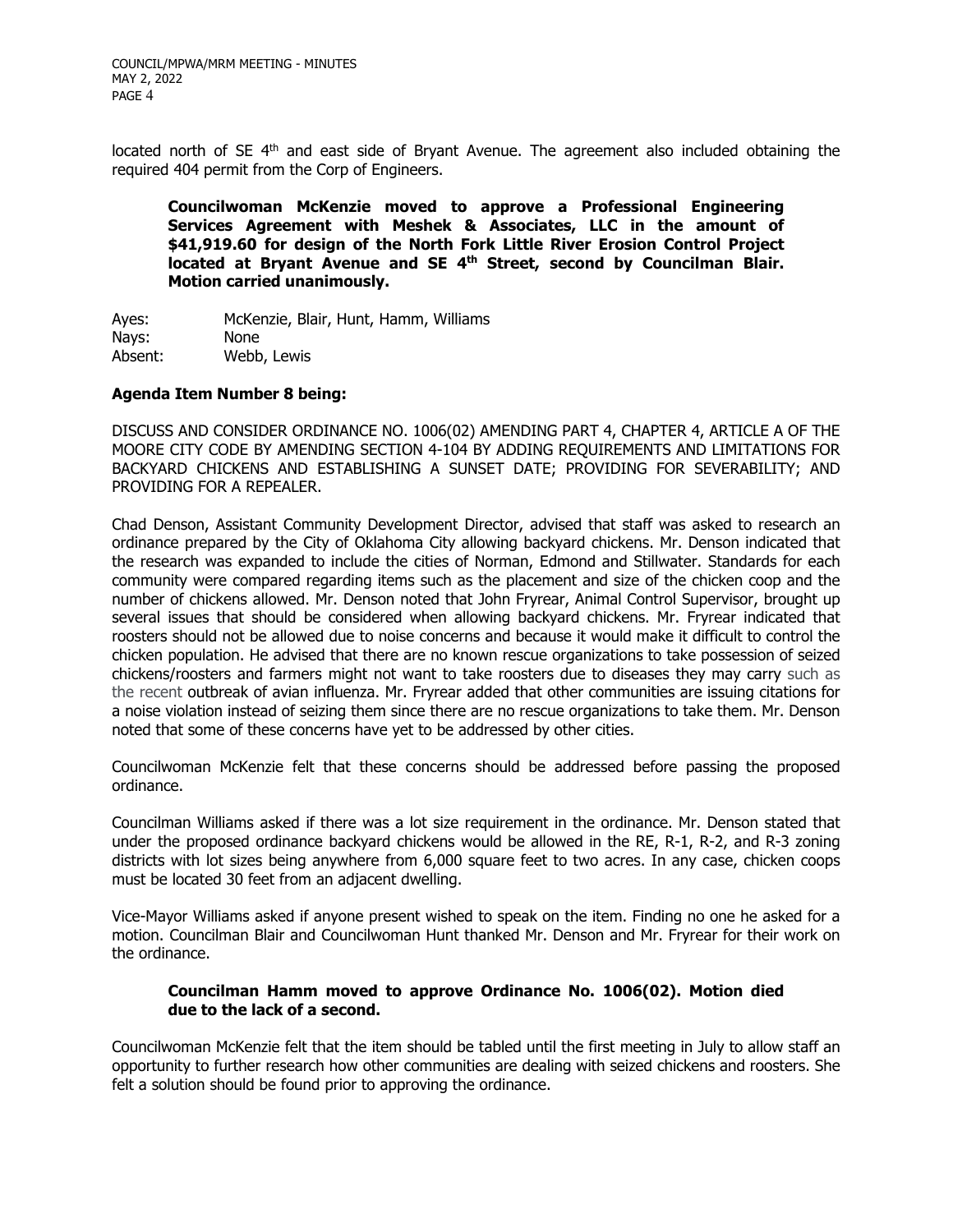## **Councilwoman McKenzie moved to table Ordinance No. 1006(02), second by Councilman Blair. Motion carried unanimously.**

Ayes: McKenzie, Blair, Hunt, Hamm, Williams Nays: None<br>Absent: Webb Webb, Lewis

## **Agenda Item Number 9 being:**

CONSIDER DESIGNATING THE PURCHASE OF 36 FORD POLICE VEHICLES TOTALING \$2,185,800 AND ONE E-ONE TYPHOON 1250 GPM CUSTOM PUMPER FOR THE FIRE DEPARTMENT AT A COST OF \$709,200 UTILIZING SECOND ROUND "AMERICAN RESCUE PLAN ACT ("ARPA") FUNDS UPON RECEIPT.

Brooks Mitchell, City Manager, stated that the proposed purchase of 36 police vehicles and a fire pumper was previously discussed in the individual budget meetings. Mr. Mitchell proposed utilizing ARPA monies to fund the purchases estimated to cost approximately \$709,200. He noted that the vehicles would not be ordered until the second round of ARPA funds was received.

**Councilman Hamm moved to approve designating the purchase of 36 Ford police vehicles totaling \$2,185,800 and one E-One Typhoon 1250 GPM Custom Pumper for the Fire Department at a cost of \$709,200 utilizing second round "American Rescue Plan Act ("ARPA") funds upon receipt, second by Councilwoman McKenzie. Motion carried unanimously.**

Ayes: McKenzie, Blair, Hunt, Hamm, Williams<br>Nays: None Nays:<br>Absent: Webb, Lewis

## **THE CITY COUNCIL MEETING WAS RECESSED AND THE MOORE PUBLIC WORKS AUTHORITY MEETING WAS CONVENED AT 6:55 P.M.**

#### **Agenda Item Number 10 being:**

CONSENT DOCKET:

- A) RECEIVE AND APPROVE THE MINUTES OF THE REGULAR MOORE PUBLIC WORKS AUTHORITY MEETING HELD APRIL 18, 2022.
- B) APPROVE AND RATIFY CLAIMS AND EXPENDITURES FOR FY 2021-2022 IN THE AMOUNT OF \$1,006,804.71.

## **Trustee Hamm to approve the consent docket in its entirety, second by Trustee McKenzie. Motion carried unanimously.**

Ayes: McKenzie, Blair, Hunt, Hamm, Williams Nays: None<br>Absent: Webb Webb, Lewis

**THE MOORE PUBLIC WORKS AUTHORITY MEETING WAS RECESSED AND THE MOORE RISK MANAGEMENT MEETING WAS CONVENED AT 6:56 P.M.**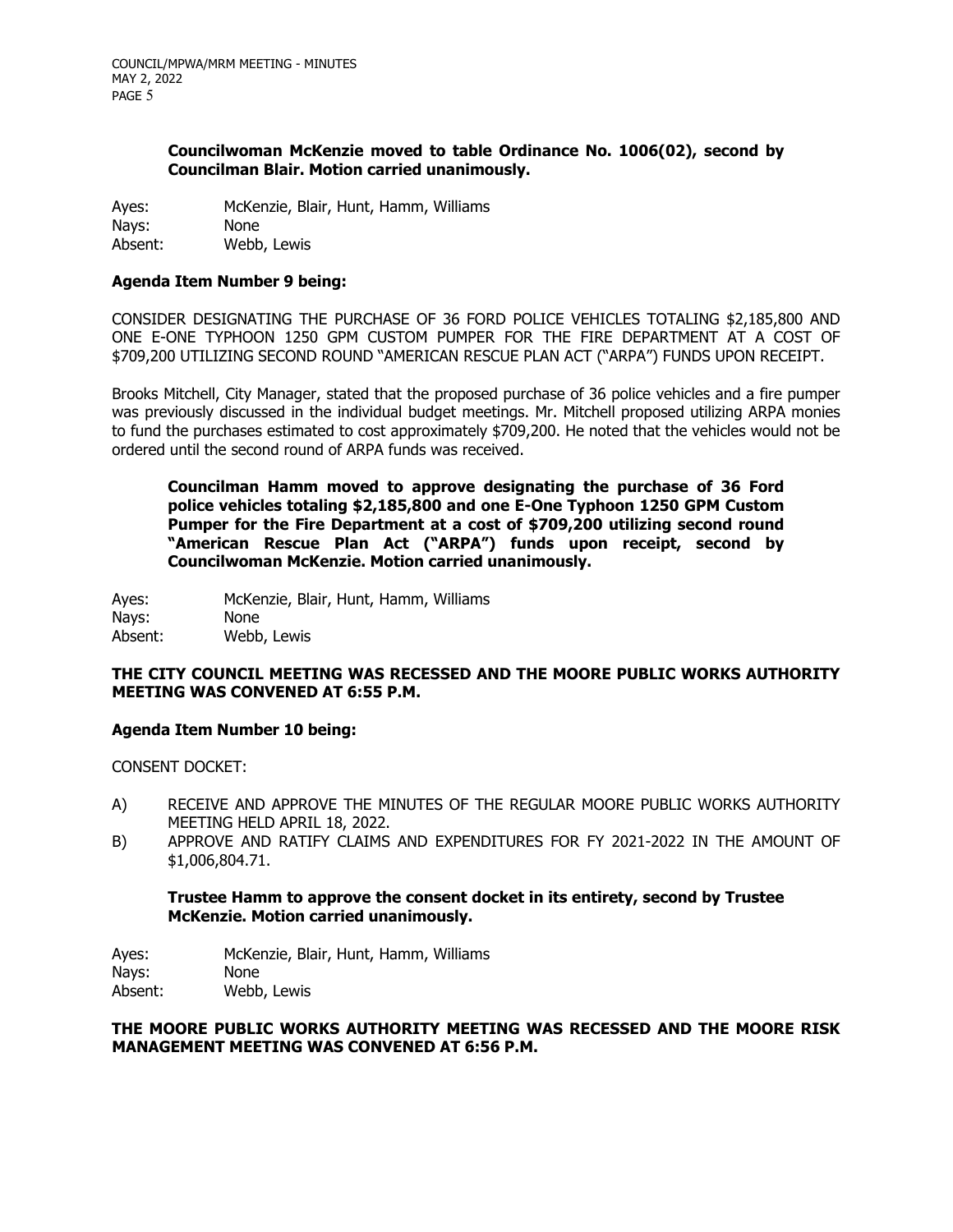## **Agenda Item Number 11 being:**

CONSENT DOCKET:

- A) ACCEPT THE MINUTES OF THE REGULAR MOORE RISK MANAGEMENT MEETING HELD APRIL 18, 2022.
- B) APPROVE AND RATIFY CLAIMS AND EXPENDITURES FOR FY 2021-2022 IN THE AMOUNT OF \$908,884.38.

**Trustee McKenzie moved to approve the consent docket in its entirety, second by Trustee Hunt. Motion carried unanimously.**

Ayes: McKenzie, Blair, Hunt, Hamm, Williams Nays: None Absent: Webb, Lewis

#### **THE MOORE RISK MANAGEMENT MEETING WAS RECESSED AND THE CITY COUNCIL MEETING RECONVENED WITH MAYOR GLENN LEWIS PRESIDING AT 6:57 P.M.**

#### **Agenda Item Number 12 being:**

NEW BUSINESS:

A) CITIZENS' FORUM FOR ITEMS NOT ON THE AGENDA.

Darrell Carnes, 207 NE  $18<sup>th</sup>$ , stated that he was the owner of the Mary Jane Dispensary. Mr. Carnes requested that an item be placed on a future agenda to consider restructuring the medical marijuana business license fees in view of the passage of House Bill 2646 and the fact that a Certificate of Compliance was no longer required. Vice-Mayor Williams stated that the issue would need to be reviewed by City staff before an item was placed on the agenda.

B) ITEMS FROM THE CITY COUNCIL/MPWA TRUSTEES.

Councilwoman McKenzie stated that she received several calls regarding mowing crews performing cemetery maintenance while being respectful of individuals visiting the cemetery. She thanked staff for being receptive to citizen concerns.

C) ITEMS FROM THE CITY/TRUST MANAGER.

Brooks Mitchell, City Manager, advised that he and Police Chief Gibson gave presentations to the Oklahoma Association of Chiefs of Police. Mr. Mitchell expressed appreciation to those that were in attendance.

#### **Agenda Item Number 13 being:**

ADJOURNMENT

## **Councilman Blair moved to adjourn the City Council meeting, second by Councilman Hamm. Motion carried unanimously.**

Ayes: McKenzie, Blair, Hunt, Hamm, Williams Nays: None Absent: Webb, Lewis